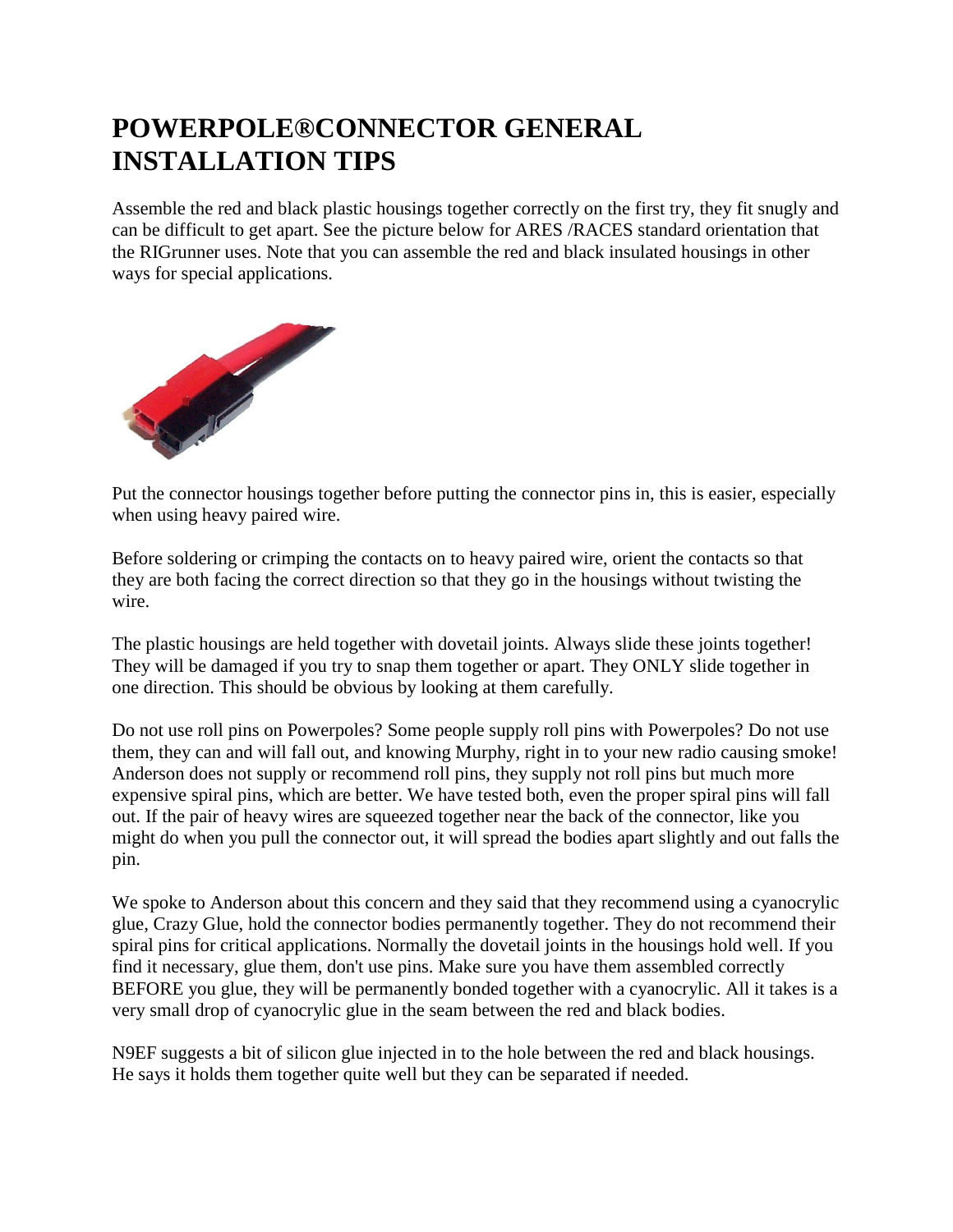The contacts go in the housings in only one way. Insert the contacts with their sharp edge down against the flat spring that is in the housing. They should slide in and click. If you do not hear a click or they are not fully seated, fix them. When they are inserted fully you should notice that the contact and it's wire "floats" slightly inside it's housing. If it feels tight it may not be snapped in fully or you have made the contact wider than it originally was during crimping or soldering.



## **YOU WILL NOT BE ABLE TO INSERT THE CONTACTS INTO THE HOUSINGS IF THEY ARE TOO WIDE AFTER SOLDERING OR CRIMPING!**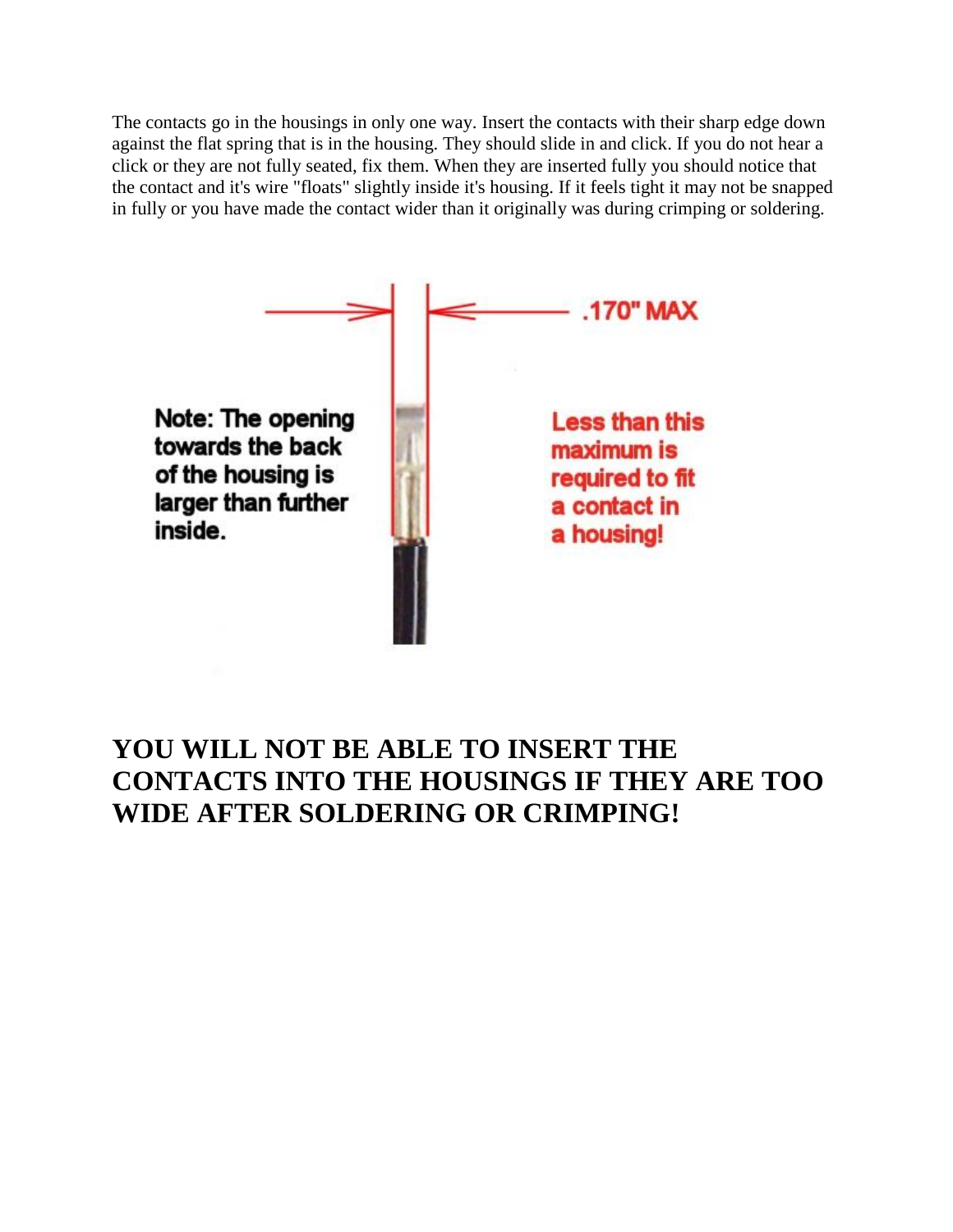Cutaway view of a Powerpole connecor.

Note that the contact must fit through the<br>gap between the housing and the spring<br>and that the contact is snapped over the end of the spring.

## **CORRECT!**

The contacts are in proper alignment and ready to push in. Listen for a click on each one to make sure they are fully inserted.

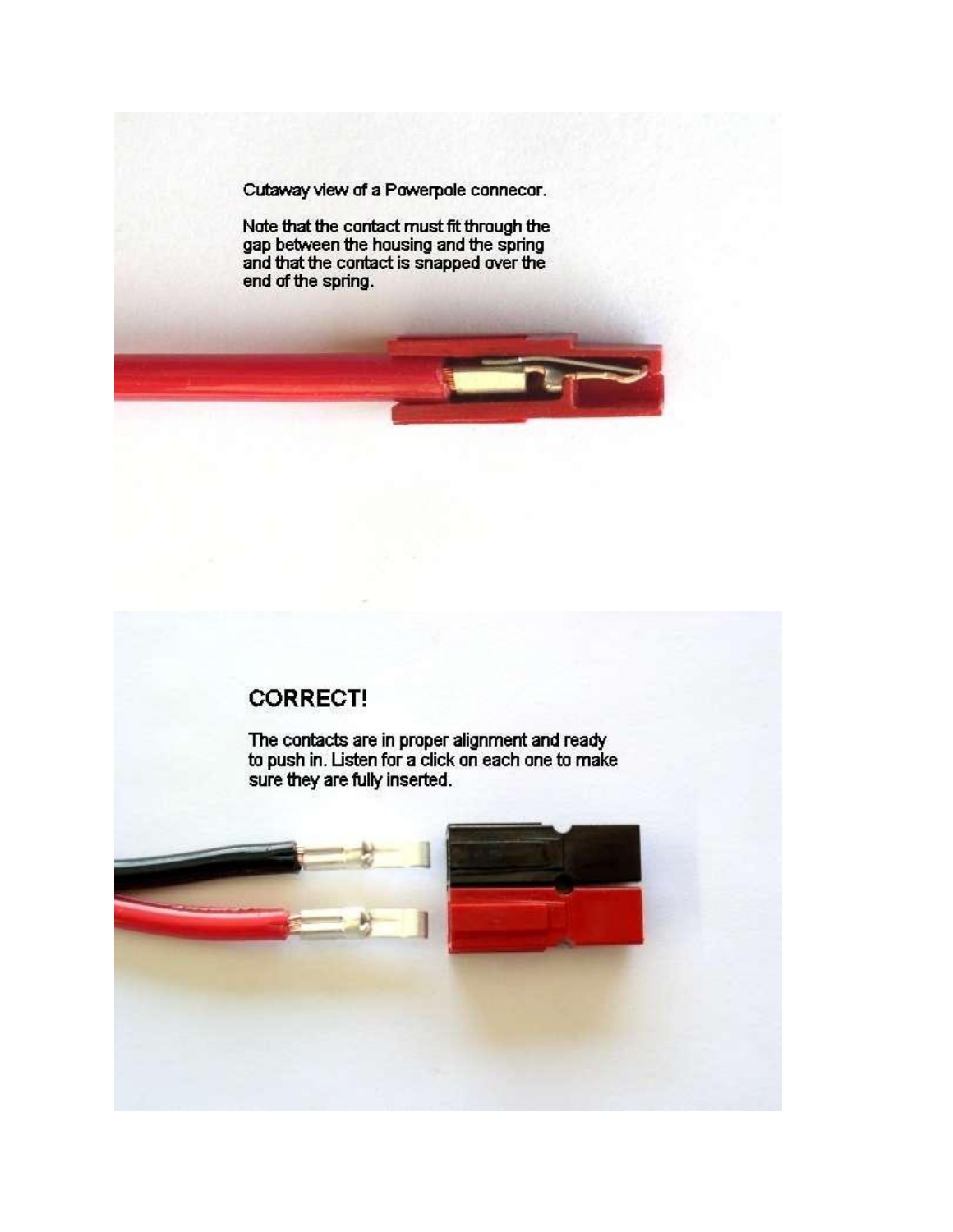## **WRONGI**

Contacts are up side down<br>in relation to the housings and<br>the colors are backwards.



Contacts are at an angle<br>and will be difficult or<br>impossible to insert.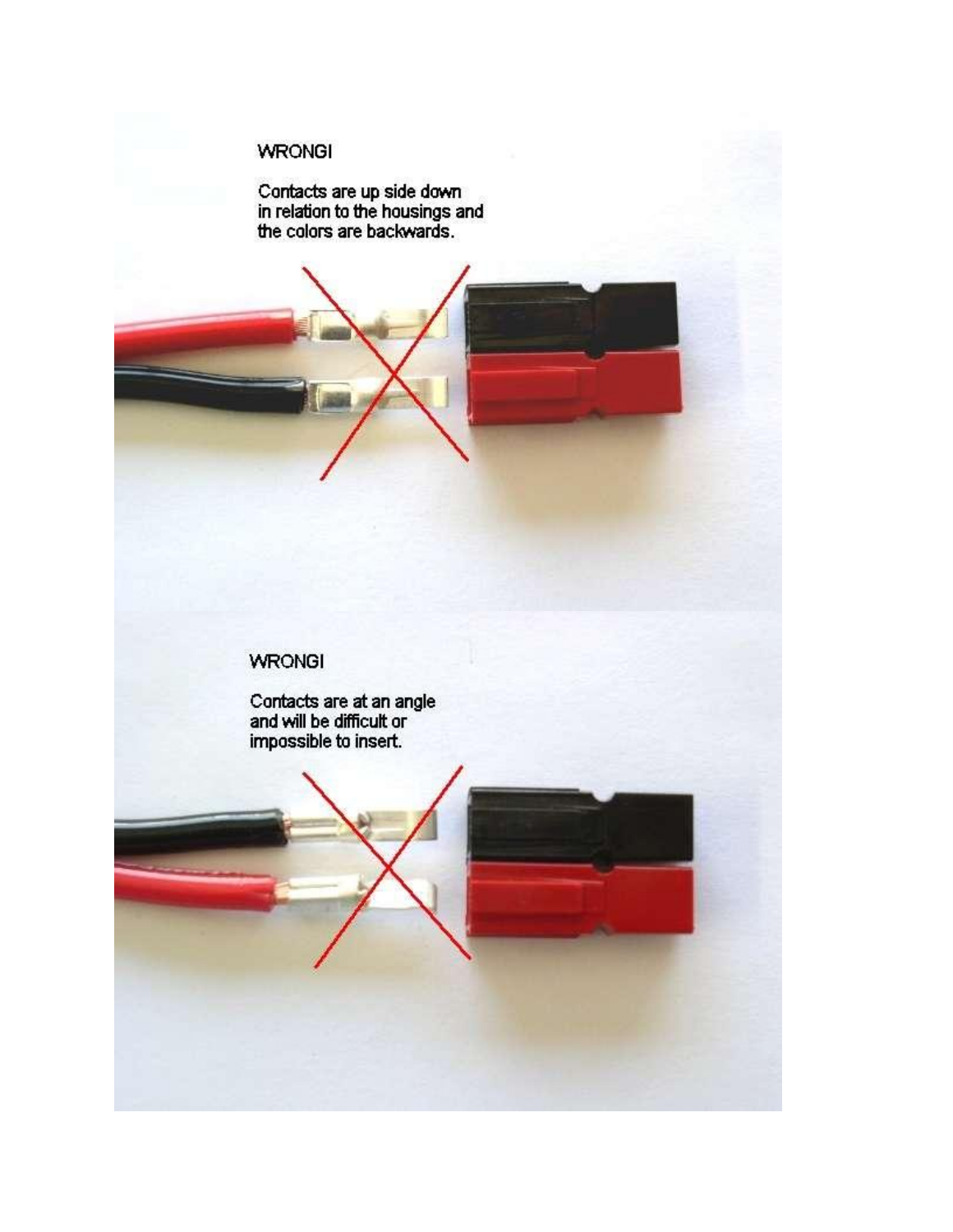